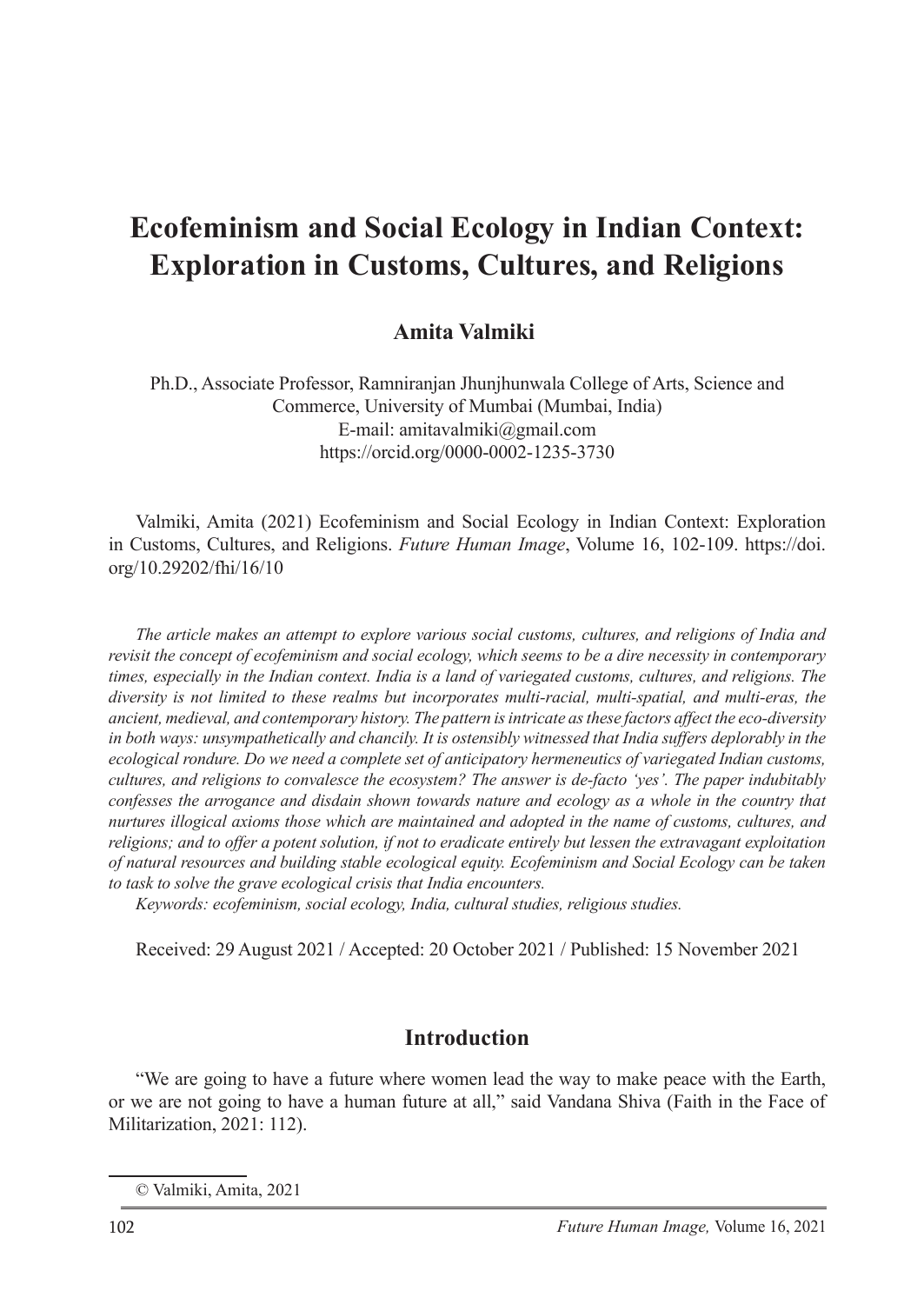*Ecofeminism and Social Ecology in Indian Context: Exploration in Customs, Cultures, and Religions* by Amita Valmiki

"Until society can be reclaimed by an undivided humanity that will use its collective wisdom, cultural achievements, technological innovations, scientific knowledge, and innate creativity for its own benefit and for that of the natural world, all ecological problems will have their roots in social problems," said Murray Bookchin (The Murray Bookchin Rader, 1999: 53).

India holds a unique position on the global map. One's diversity is one's unique perceived benefit (UPB), and to sustain till date as one nation is her point of difference. The query remains, are we, as so-called Indians, at an advantage due to the unique diversity we live in? The question is a demanding one and the probe is inevitable in contemporary times. India's enlightenment period dates almost back to the pre-historic era. The civilization is classical and in her evolutionary period, many changes, exchanges, and interchanges developed and continue hitherto. Indubitably it has its flavored richness and amelioration. But there is always a dark side of the moon, so every nation has her/his rear side, which is not always pleasant. So do with India. The land's topography favored a variety of races, religions, clans, and tribes to move from their native lands and settle in India and the Indian sub-continent. Spheres of knowledge, customs, traditions, and faiths found suitable ground to establish themselves with the natives of Indian civilization. Today India is the second-most populous country in the world after China. But China's boundaries are much wider than India's, and the fact cannot be denied. Therefore, vistas of all spheres were enriched, for example, science, art, architecture, a system of education, the birth of new languages and dialects, and most potently, the religious diversity that was never ever devoid of philosophy. In India, 'philosophy is religion and religion is philosophy.' It would not be wrong to assert that all spheres of life are intertwined with religion, say it, India's politics, social norms and customs, economics, social structure with its caste system, gender status and, in fact, all that is in India.

The intriguing fact is, though India is democratic, the ideals of democracy are indispensably knitted to religions (more authoritatively to majority religion). Obviously, the religion of the majority has its strong footing. Therefore Brahmanism (popularly known as Hinduism) so far has been magisterial. According to the 2011 census, the Hindu population is 79.80 %, Muslims are 14.23 %, Christians are 2.30 %, Sikhs are 1.72 %, and others (Buddhist, Jains, other tribal and not stated ones are in 0. something %) (Religion Data Census, 2011).

None of the cultures, races, traditions, and customs of different communities have maintained their authenticity. Hinduism rendered tremendous influence on other faith followers, and some fundamentalist time immemorial have been active instigating populace of the community to sustain the supremacy. Therefore, caste, religious ideology, and gender issues continue brewing, affecting the people's social lives and has rendered cataclysm on the ecosystem, adversely affecting the green environment. Instead of nature's pre-eminence, it is, on the contrary, the dominance of dogmatic ideology governing nature. When women are portrayed in a negative light, 'nature' being feminine is disparately exploited. And since the caste structure that has influenced all religious groups (though they have remained neutral originally), the attitude of dominance has always prevailed on the ecosystem. Precisely to maintain environmental ethics, the need for ecofeminism and social ecology is felt seriously.

### **Revisiting Ecofeminism in Indian Context**

India, being a democratic country, people are free to practice any religion of their desire. And their ideology as one Indian Nation comprises of the philosophy of 'religious tolerance.' Precisely the word 'tolerance' has to be re-examined since how much one can tolerate, especially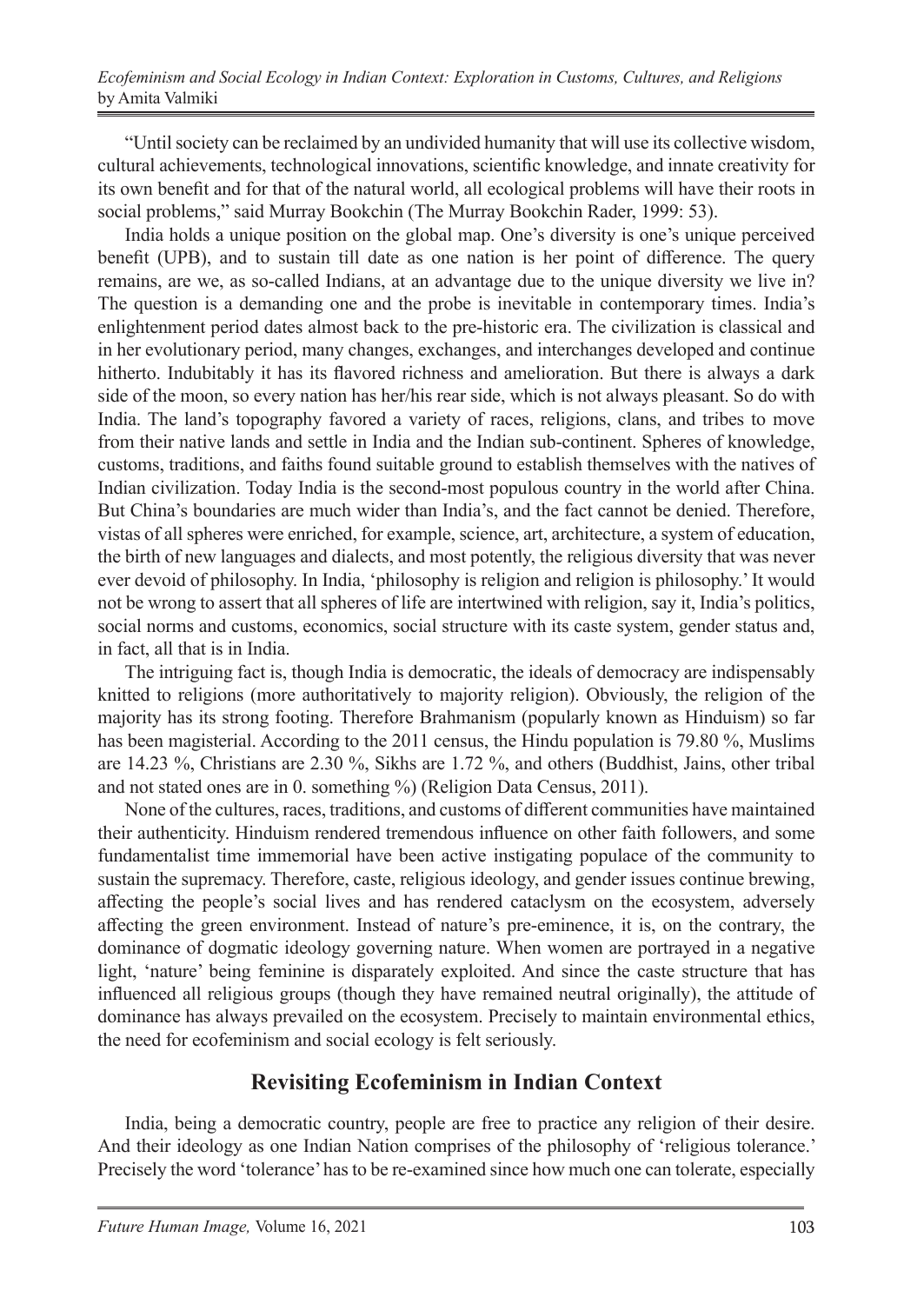in the matter of religion. After seventy years of Indian independence (from the British rule), India as a nation gradually moved towards an intolerant nation, camouflaging herself as 'going back to one's origin' ideology. So, more the majority have realized the potency to be authoritative, more medieval deteriorating social norms in relation to gender are seriously upheld. The position of women in India has always taken a backseat, and nature is seen in parallel to feminine gender also has taken a backseat.

Though women in Hindu scriptures (and other than Hindu religious scriptures) have been respected, reverence has been part and parcel only in scriptures, not in praxis. 'She' is considered as *Shakti* (Divine Power) in Hindu philosophy, as noted by Kinsley, "*Sakti* [*shakti*] means "power"; in Hindu philosophy and theology *sakti* is understood to be the active dimension of the Godhead, the divine power that underlies the godhead's ability to create the world and to display itself… (…) It is quite common, furthermore, to identify *sakti* with a female being, a goddess, and to identify the other pole with her male consort. The two poles are usually understood to be interdependent and to have relatively equal status in terms of the divine economy." (Kinsley, 1986: 133) The Samkhya school of Indian philosophy designates equal prominence to *Purusha* (Soul or Self, the Male counterpart of the Divine Female) and *Prakriti* (Matter/Nature, the Female counter part of the Male, Conscious Self); and the Universe is the composite of both, Male and Female. But, not to ignore, 'She' is still Unconscious Matter / Nature with modes or attributes that make her high or low. Axiomatically 'she' tends to be somewhere inferior to the male. The only sect of Hinduism, *Shaktism*, where the Divine *Shakti*, the Power of the Feminine is worshipped. According to scholars like Arthur Basham, it was pre-Aryan times that *Shakti* worship was popular in India, namely the Indus Valley civilization dates back to ca. 3300 BCE. The entry of the Aryan migration to India and was believed to have patriarchal culture, gave way to male dominance (Basham, 1967; 313). With the popularity of the Aryan establishment, Indian society experienced a complete metamorphosis.

Even deterioration in the position of women in Indian society came through *The Manusmriti* (The Laws of Manu or The *Dharma* [Duty] Text of Manu) (ca. 100 CE). Even today, the text holds an authoritative position in Hindu society that lives in the majority. Though in some verses of the text, a woman is revered, there are an ample number of examples where she is positioned on the dicey ground. As Ghatak notes, "With respect to the purpose of a woman's life, the scripture affirms: 'Woman was created for procreation.' Chapter III of the same scripture avers: 'By a girl, by a young woman, even by an aged one, nothing must be done independently, even in her own home.' Accordingly, it is stated that: 'In childhood, a female must be subject to her father, in youth to her husband, in widowhood to her sons; a woman must never be independent" (Ghatak, 2012: 71).

This is immediately translated to 'nature,' and the law transforms from a female individual to Prakriti, 'nature'. Nature is for procreation and is meant for that; nature remains inferior to human beings as women are inferior to men. The ways in which the patriarchal cum capitalist societies have treated women cum nature establish the monocultures. The supremacy of 'men as gender' in society has had its horrendous impact on women and nature in simultaneity.

After the Mughal and later the British invasion, India added positive and negative elements to its already misunderstood culture. The Judeo-Christian view and the Islamic view on 'nature' was equally taken out of context; and instead of 'stewardship' as human being's duty to take care of everything, including nature and all is God's creation, was overtaken by the view that God created nature for human beings' benefit; and to add fuel to this view the verse from Genesis 1:28, 'To fill the earth and subdue it' again gave power for a human being to dominate the earth.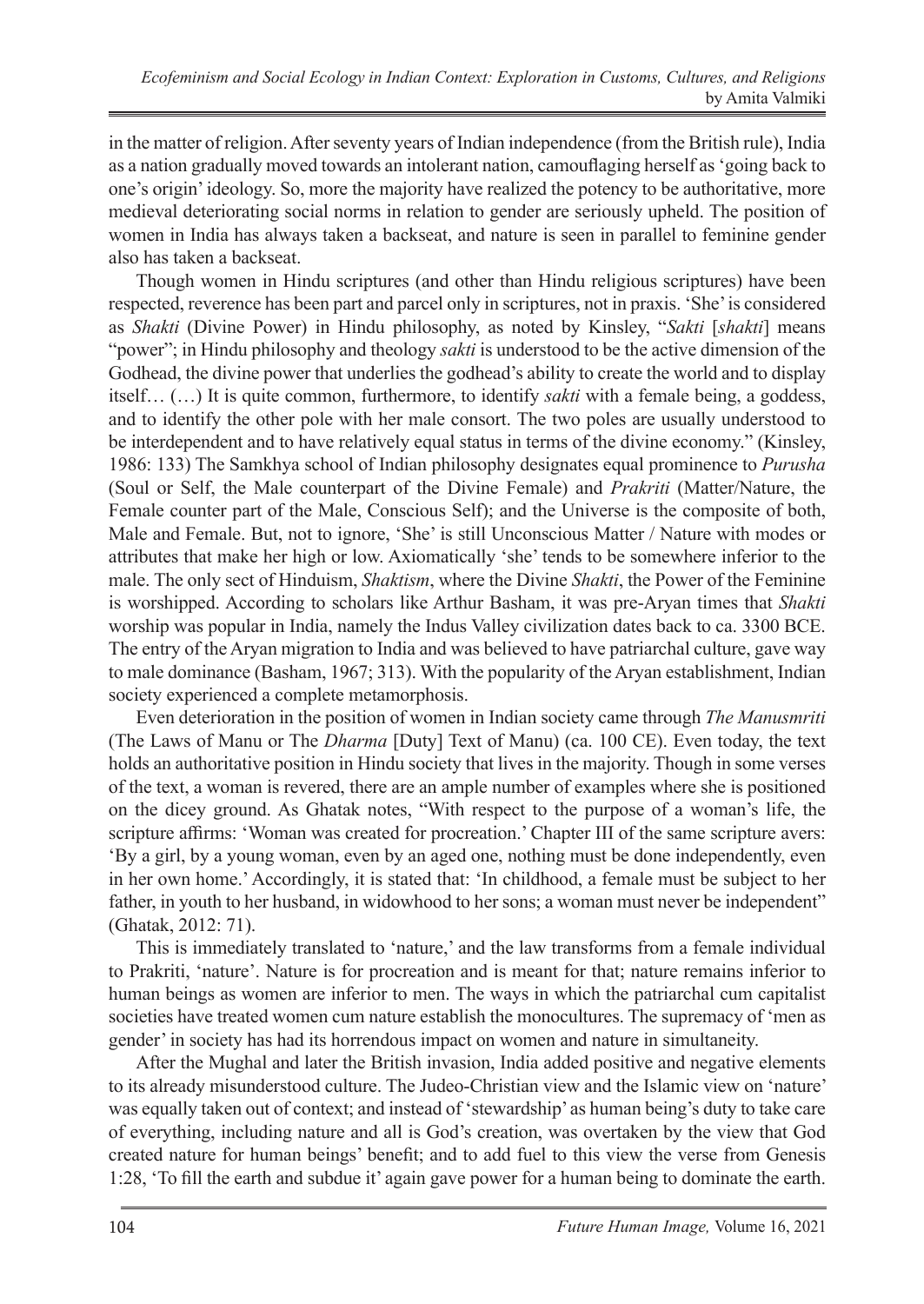So, the concept of 'stewardship' remained vague and in the name of progress 'nature' was and is always being exploited. This also echoed in the treatment given to women as most people who got converted to these religions followed the old customs of the *Dharma Shashtra* [Test] to treat women as low, corresponding to 'nature' as low.

At this juncture, the necessity of ecofeminism is seriously felt. According to Geetika Khanduja, "Ecofeminism can be defined as a movement that sees a connection between the exploitation and degradation of the natural world and the subordination and oppression of women" (Khanduja, 2017: 105). After various conferences and workshops by academicians and women in various professions in the late 1970s in the United States that 'ecofeminism' took birth. These ecofeminists confirmed the ideology that women have to end their dominance on nature to liberate themselves. Theologian Rosemary Radford Ruether believed that the concept of sin needs to be separated from finitude, and she reiterates the point that matter is always understood as low, for her matter should not be equated with evil. In alliance with theologian St. Augustine and Paul Ricoeur, Ruether agrees to the Original Sin concept but interpreted (hermeneutics intended) the Biblical version not in biological inheritance but historical inheritance by not obeying the commands of God to maintain purity (of the environment as well). Humans have sinned against nature by hazardous use of nature's resources. And it should be well kept in mind, as Ruether noted, the sin should not be attributed to Eve but to human beings in general. Since the patriarchal mentality always has attributed the sin to Eve, and ecofeminist broke this stereotyped patriarchal mentality of attributing all sinful acts to Eve, whatever and whosoever, those who belong to the feminine gender, are also considered low. This finds its immediate translation towards nature (Wiley, 2002: 175-176).

This seems to have a connection to Indian customs, cultures, and religious traditions taken dogmatically. Women have always been placed as subordinate to men, and unless this has not been lifted or erased completely, the exploitation of women and nature will continue. Vandana Shiva, an eminent ecofeminist, has been working on breaking this androcentric attitude prevalent in Indian society (as noted earlier) in Christian society. In her book *Monocultures of the Mind* (1993), she has noted that Western cultures, especially the imperialists' attitude which are deeprooted now in their colonies, have underestimated the indigenous cultures and traditions of the local regions, and local areas have very easily adapted to the Western ideology of globalization and capitalism that is male-oriented. There women and nature have always been utilized for one's benefit. This ideology finds its support from intellectualizing the religious scriptures and the dharma laws that underestimate the image of women, so also of nature. Therefore, the concept of 'dominance' has seeped too deep in the Indian soil that is wrapped over nature, to control nature and maintain the hedonistic stance in a psychological sense. It has turned out to be too dangerous, resulting in an ecological crisis. To establish equality is society can and will restore ecological balance. According to Shiva, "Diversity is an alternative to monoculture, homogeneity and uniformity. Living diversity in nature corresponds to living diversity of cultures. The natural and cultural diversity is a source of wealth and a source of alternatives" (Shiva, 1997: 7). Shiva believes women work in the field, women consume what is grown on the field, but at the same time, women importantly contribute to growing what they grow. Though Shiva is strongly criticized for being 'essentialist' and 'anti-westernization'; but her philosophy needs to be interpreted in light of imperialism, colonization, and capitalism. Though Indian mythologies and religious scriptures are full of praises for woman, defining her as Mother Earth, the Divine Power behind this Universe, but the Laws of Manu that is in practice that vitiates the Indian scenario. So, when we discuss Hinduism giving sacred place to Mother Earth and women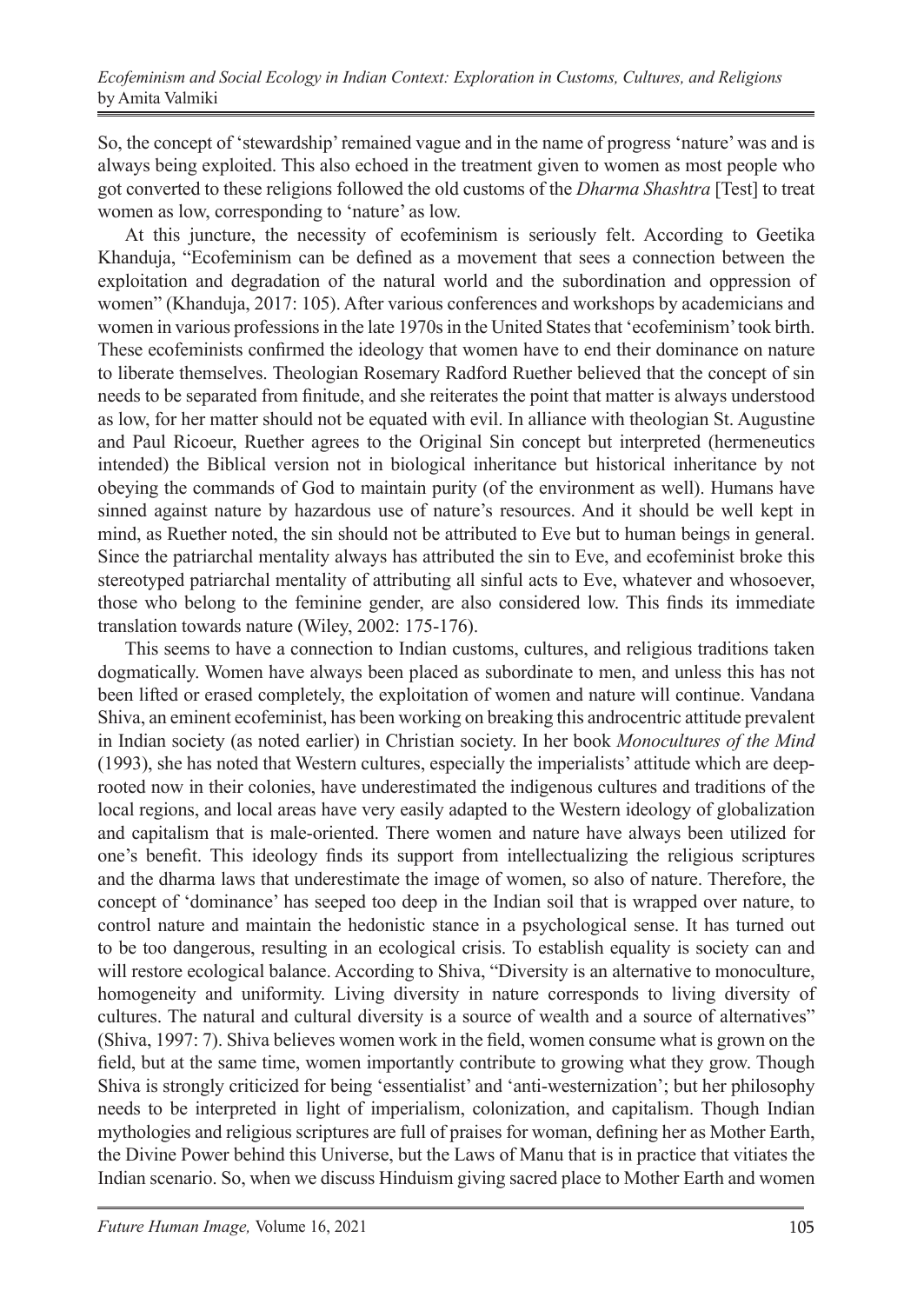considered as Divine Power, we have to clarify which Hinduism is one talking about! Is the Laws of Manu or 'the Vedic injunction of worshipping female power and nature and her forces in tandem' – that is first to be sorted out.

It is but obvious that if Indian society opts for philosophy of equality and translates this philosophy into praxis, erasing the age-old customs of dominance and patriarchal culture that is found in dogmatically adopting of the *Dharma Shashtra*s (the theological legal treatises of Hinduism) or the Laws of Manu, an ecological crisis can be lessened and ultimately solved.

# **Revisiting Social Ecology in Indian Context**

Social ecology is quite in vogue in contemporary times as the present ecological crisis is seen to be a deduction of all our social issues. Therefore, social ecology categorically depends upon the external and, more particularly, though not seen on the surface, but felt deeply in the Indian context, as an internal condition. India lives in her diversities of cultures, races, religions, customs, tribes/clans, and languages. As noted in the former sub-topic of this article, there are many kinds of discrimination strictly followed, though the British rule either diluted or completely erased them legally; but under the name of tradition and 'rich heritage' of India, these customs were followed. Oriental religions in India comprise Brahmanism (Hinduism), Jainism, Buddhism, and Sikhism. The foreign religions, Zoroastrianism, Judaism, Christianity and Islam, became and are part-n-parcel of India. They also have maintained a distinct Indian identity. And one important aspect is India's large section is agrarian living in rural regions. So, these rural societies are still struggling to elevate the standard to living. They lack basic amenities like education, health facilities, hygiene, basic infrastructure like proper conveyance facilities, roads, houses, etc. On the physical front, any which ways they lag behind, even if the village is sparsely populated or dense. Above all these difficulties, social structures like caste, class, race, religion, and gender discrimination still prevail. These social issues are the main cause of the ecological crisis. Intercepting at this juncture, the social ecology of Murray Bookchin is essential. According to Bookchin, segregating social issues from ecological issues is a grave mistake and needs to be rectified. They are intrinsically connected. As Bookchin notes, "Social ecology is based on the conviction that nearly all of our present ecological problems originate in deep-seated social problems. It follows, from this view, that these ecological problems cannot be understood, let alone solved, without a careful understanding of our existing society and the irrationalities that dominate it. To make this point more concrete: economic, ethnic, cultural, and gender conflicts, among many others, lie at the core of the most serious ecological dislocations we face today – apart, to be sure, from those that are produced by natural catastrophes" (Bookchin, 2007a: 19).

For most environmentalists, issues are related to nature, say, for example, deforestation, climate change, global warming, pollutions of all types – noise, air, water, soil, etc.; if eradicated, ecological balance can be restored. This is a myth, according to Bookchin. These ecological issues cannot be removed by improving and balancing our eco-bio-diversity, but these problems are deep-rooted in our customs and traditions, which over the passage of years have been followed with observing the social evolution of human beings. The hierarchical structure of the society gives the plutocrats and capitalists to maintain their supremacy as God bestowed gifts (in the Indian context), and therefore, they have the right to dominate other human beings and other human beings creatures. At the same time, the attitude and aptitude of these plutocrats continue even over nature and her resources. De facto, the social issues are needed to be solved first. This will, as a matter of fact, solve the ecological crisis.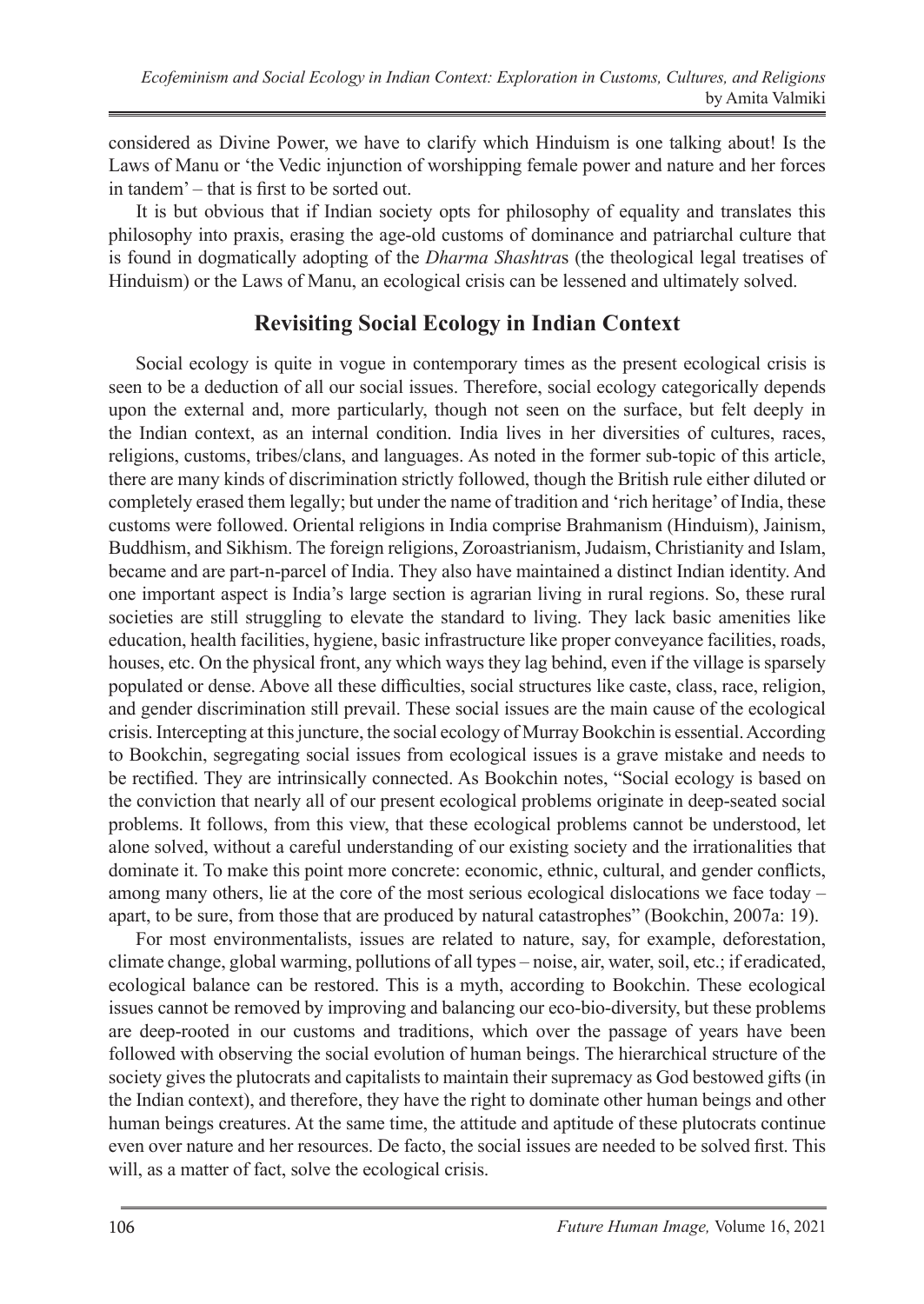#### *Ecofeminism and Social Ecology in Indian Context: Exploration in Customs, Cultures, and Religions* by Amita Valmiki

The caste system in India has been deeply ingrained in the minds of Indians. Many environmentalists resolutely believe there is an urgent need for a philosophical system that comprehends the connection of the environment to social customs and traditions. The Dalits (were known to be *untouchables*), the subaltern communities of women, tribals, ethnic groups, dialects' group – have directly related to either upholding environmental ethics or maintaining ecological balance that is much needed in every society. But they are always a neglected lot, vulnerable to criticism as outlaws or weak or impoverished. In fact, they are straight away inbuilt in our natural world. The capitalists and the upper caste (mainly the *Brahmin* caste) have underestimated their contribution though they have immensely contributed to preserving nature. The tribals (called *Adivasis*, meaning the settlers before the Aryans entered India, the aboriginal or first natives) have their laws that benefit nature, their medicine system, their nature befitting science and economy, including their polity is environment friendly. But the upper layer of Indian society has always suppressed them and uprooted them by destroying forests and the natural environment. These subalterns never had their say in framing economics, politics, social norms, regulations, or science policies. They are the oppressed a lot, those who have no say in anything. This is an age-old tradition that goes on and on.

The same echo one can hear among suppressed lower castes and the Dalits in India. Since the caste system is justified in scriptural work, at the same time is justified through nature, the elite remains on the apex forever, undermining the lives of these subalterns. Through this, they control the economy and political sphere. By this, the culture of capitalism develops. This is a big setback for the environment as industries grow and the power structure of dominance allows the decision-making in the hands of few. Such contaminated and untoward practices infringe 'laws of nature, consequentially bringing forth ecological crisis. Therefore, according to Bookchin, social ecology is a means to adopt the philosophy of 'communalism.' 'Communalism as defined as a theory or system of government according to which each commune is virtually an independent state and the nation is merely a federation of such states.' (Dictionary.com, 2021). It thereby implies that the political structure of any nation is directly and explicitly in correlation with the economy of the society.

Therefore, restructuring our social organization is the need of the hour. This restructuring will bring a paradigm shift in our political and economic policymaking. He believed that society is destroyed systematically by having market orientation and the competitive mandate of 'either grow or die' policy. As Bookchin writes, "Any attempt to solve the ecological crisis within a bourgeois framework must be dismissed as chimerical. Capitalism is inherently antiecological… The destruction of the natural world, for being the result of mere hubristic blunders, follows inexorably from the very logic of capitalist production." (Bereano, 1976; 140). Few examples of that can be quoted concerning consequences of capitalistic hierarchical approach, those which are the cause of concern in India, are as follows:

- • Tehri dam disast [Uttarakhand, India].
- The Narmada Controversy (Sardar Sarovar dam) [Navagam, Gujarat].
- Clearing major forest region at Aarey Milk Colony creating space for Mumbai Metro line, Mumbai, India.
- Illegal coal mining in Meghalaya, mica mining in Jharkhand, Dhanbad coal mine mafias in India.
- Deforestation in Jharkhand and evacuation of tribals or shifting or establishing urban lifestyle that uproots the authentic ethnic groups and their culture.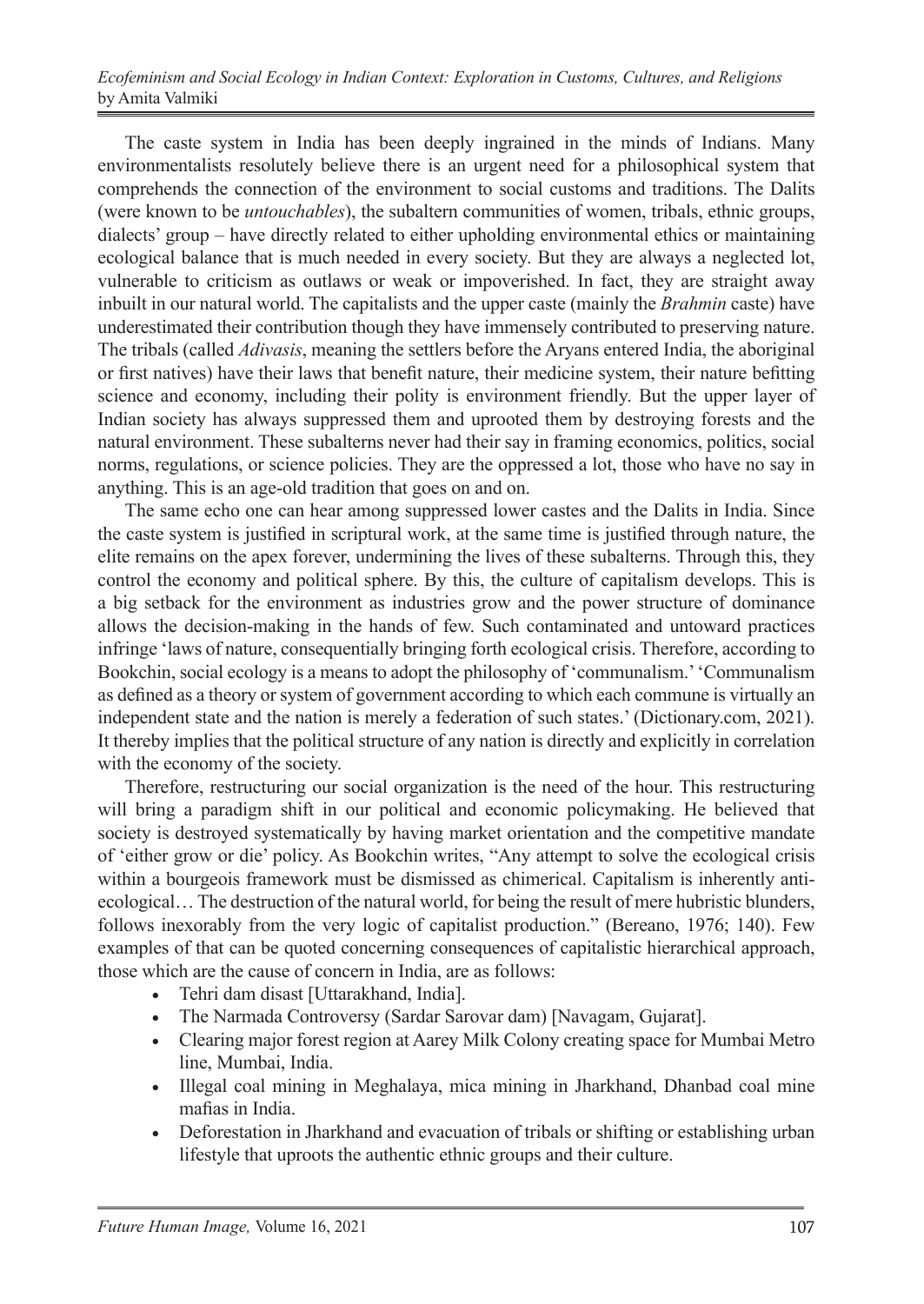Bookchin believes the mentality of supportiveness is needed rather than the attitude of dominance. And exactly the converse mentality prevails among the bureaucrats and state politicians, those who have undermined the importance of human lives, other than human species and natural wealth. "Thus, in its call for a collective effort to change society, social ecology has never eschewed the need for a radically new spirituality or mentality. As early as 1965, the first public statement to advance the ideas of social ecology concluded with the injunction: 'The cast of minds that today organizes differences among human and other life-forms along hierarchical lines of 'supremacy', or 'inferiority' will give way to an outlook that deals with diversity in an ecological manner – that is, according to an ethics of complementarity" (Bookchin, 2007).

### **Conclusion**

Indeed, India, the second most populated nation in the world, is not just facing problems on the economy or political forefront, but has to deal with fundamental and ground-level problems to satisfy the necessities of food, clothing, and shelter. In all these difficulties, the environmental issues are often side-lined. The ecological crisis needs immediate attention, or we will be extinct as a species. Obviously, India needs both remedial measures to be implemented strictly, namely ecofeminism and social ecology. The following quote by Nobel laureate Amartya Sen becomes pertinent at this juncture, "As competent human beings, we cannot neglect the task of judging how things are and what needs to be done. As reflective creatures, we have the ability to contemplate the lives of others. Our sense of behavior may have caused (though that can be very important as well), but can also relate more generally to the miseries that we see around us and that lie within our power to help remedy" (Sen, 2001: 283).

Ecofeminism and Social Ecology in the Indian context need to be established as the variegated customs, cultures, and religions have somehow contributed to environmental degradation. Since 'nature' is considered female, and as the *Laws of Manu* in some verses does not speak high about women, on the contrary commands to control women; therefore, the patriarchal social structure of dominance immediately translates towards nature. This is also what social ecology claims, to restructure our social customs, cultures, and religions that axiomatically will lead to environmental ethics to maintain ecological balance. In fact, Hinduism proclaims Nature as the revered Divine Power of God to create the world, and the pantheistic view of Non-Dualistic Philosophy too considers everyone equal; unfortunately, the scriptures need to be reinterpreted in the present context. However, Bookchin is firm not to associate ecological issues with super-natural or with spirituality but to be rational enough by restructuring the society to move on the path of anti-capitalistic and anti-dominance systems. As Michael Parenti notes, "Ecology's implications for capitalism are too momentous for the capitalist to contemplate. The plutocrats are more wedded to their wealth than to the Earth upon which they live, more concerned with the fate of their fortunes than with the fate of humanity. The present ecological crisis has been created by the few at the expense of the many." (Parenti, 2007: 97).

The idea of dominance over nature by human beings stems from the dominance of human beings over human beings; let us eradicate the notion of dominance and hierarchy of human beings over another human being in society. This will reduce the exploitation of nature. We need to establish 'libertarian socialism'; and political ideology of 'Communalism' [i.e., A modern definition of social ecology understands it as the interactions within the social, institutional, and cultural contexts of people-environment relations that make up well-being; and to develop